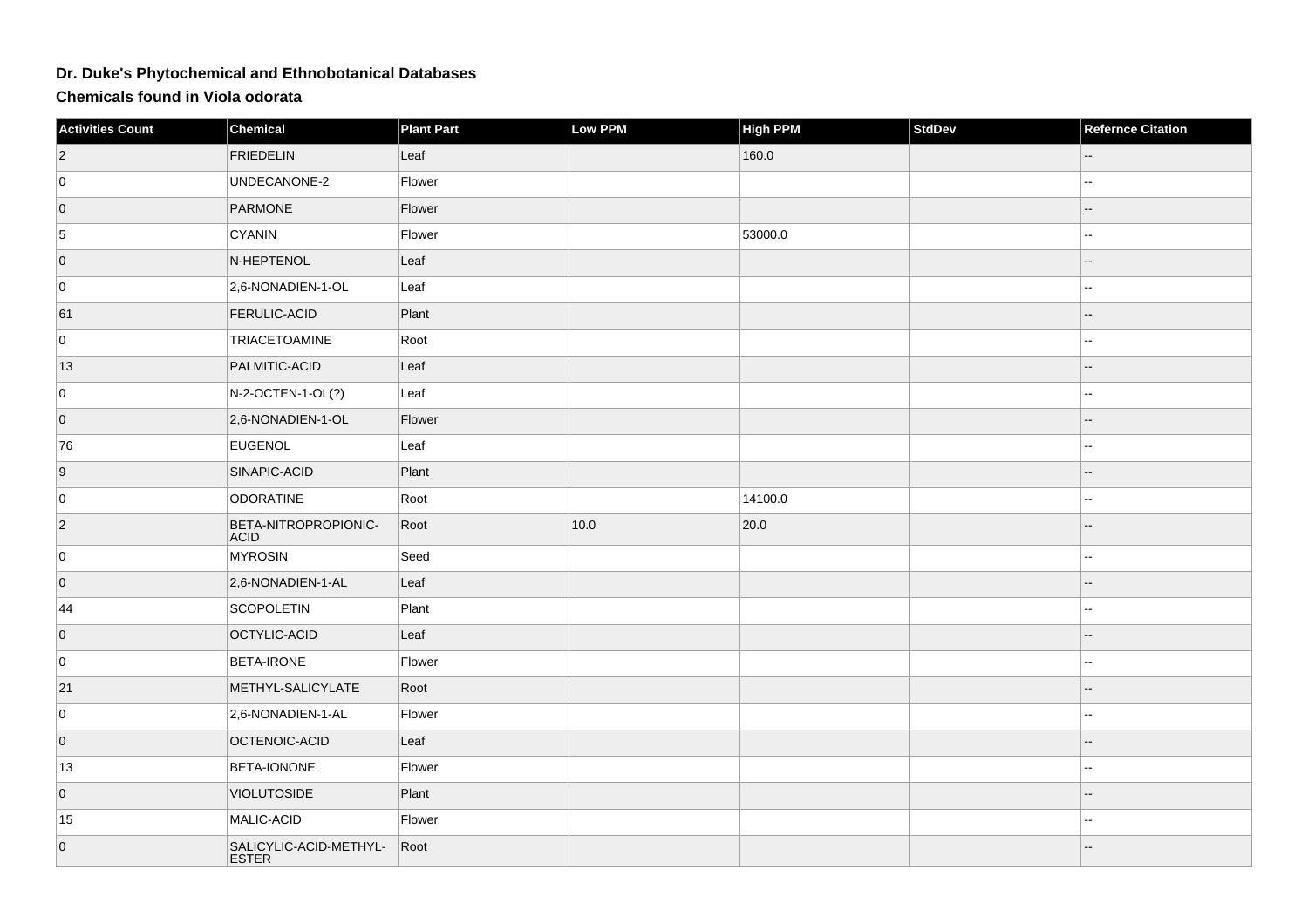| <b>Activities Count</b> | Chemical                     | <b>Plant Part</b> | Low PPM | High PPM | StdDev | <b>Refernce Citation</b> |
|-------------------------|------------------------------|-------------------|---------|----------|--------|--------------------------|
| 0                       | OCTADIENOL(?)                | Flower            |         |          |        | --                       |
| 9                       | <b>BENZYL-ALCOHOL</b>        | Leaf              |         |          |        | $-$                      |
| $\vert$ 1               | <b>VIOLIN</b>                | Root              |         |          |        |                          |
| $\overline{0}$          | L-ZINGIBERENE                | Flower            |         |          |        | --                       |
| 34                      | SALICYLIC-ACID               | Leaf              |         |          |        | ۵۵                       |
| $\overline{0}$          | N-OCTENOL(?)                 | Leaf              |         |          |        |                          |
| 9                       | BENZYL-ALCOHOL               | Flower            |         |          |        | $\overline{a}$           |
| $\vert$ 1               | <b>VIOLIN</b>                | Flower            |         |          |        | $-$                      |
| 75                      | KAEMPFEROL                   | Plant             |         |          |        | --                       |
| $\overline{0}$          | <b>ENANTHIC-ACID</b>         | Leaf              |         |          |        | --                       |
| 0                       | $N$ -HEXENOL(?)              | Leaf              |         |          |        |                          |
| $\overline{0}$          | ALPHA-IRONE                  | Flower            |         |          |        |                          |
| 7                       | <b>ISOBORNEOL</b>            | Flower            |         |          |        | --                       |
| $\overline{0}$          | VIOLARUTIN                   | Flower            |         | 20000.0  |        |                          |
| 176                     | QUERCETIN                    | Plant             |         |          |        | Ξ.                       |
| $\overline{0}$          | DIETHYL-PHTHALATE            | Flower            |         |          |        | --                       |
| 0                       | N-HEXANOL                    | Leaf              |         |          |        | $\overline{a}$           |
| 5                       | ALPHA-IONONE                 | Flower            |         |          |        | ۵.                       |
| 0                       | <b>HEPTENOL</b>              | Flower            |         |          |        | --                       |
| $\overline{0}$          | VIOLAQUERCITRIN              | Flower            |         |          |        | $-$                      |
| 6                       | PROPIONIC-ACID               | Leaf              |         |          |        | ۵۵                       |
| $\overline{0}$          | D-DIHYDRO-BETA-IONONE Flower |                   |         |          |        | $-$                      |
| 0                       | N-HEXANOL                    | Flower            |         |          |        | $\overline{a}$           |
| $\overline{0}$          | ALDEHYDE                     | Flower            | 30000.0 | 50000.0  |        | ۵.                       |
| $\overline{2}$          | GAULTHERIN                   | Plant             |         |          |        | --                       |
| 28                      | VANILLIN                     | Flower            |         |          |        |                          |
| $\overline{2}$          | PIPERONAL                    | Flower            |         |          |        | ۵.                       |